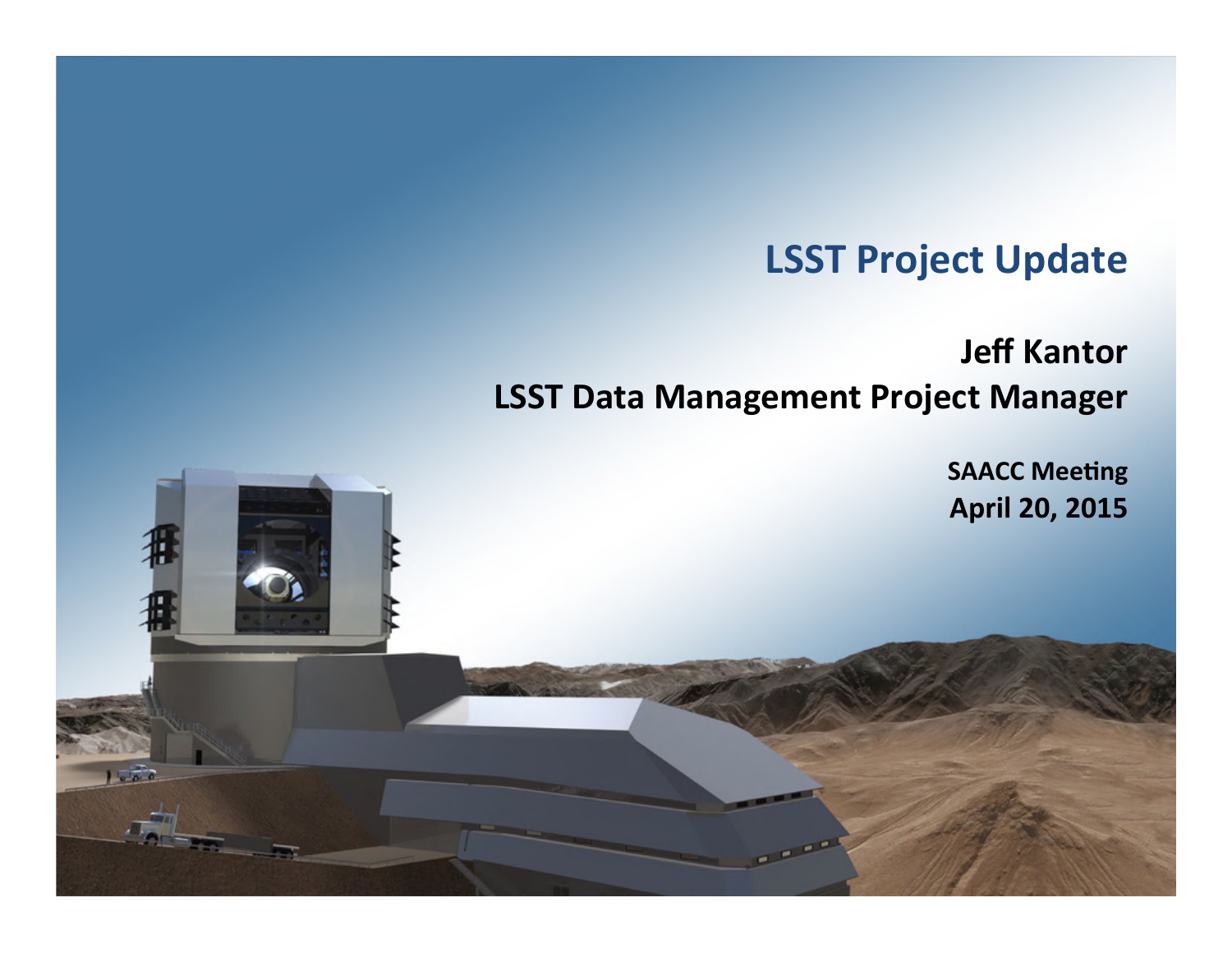# LSST: A Deep, Wide, Fast, Optical Sky Survey



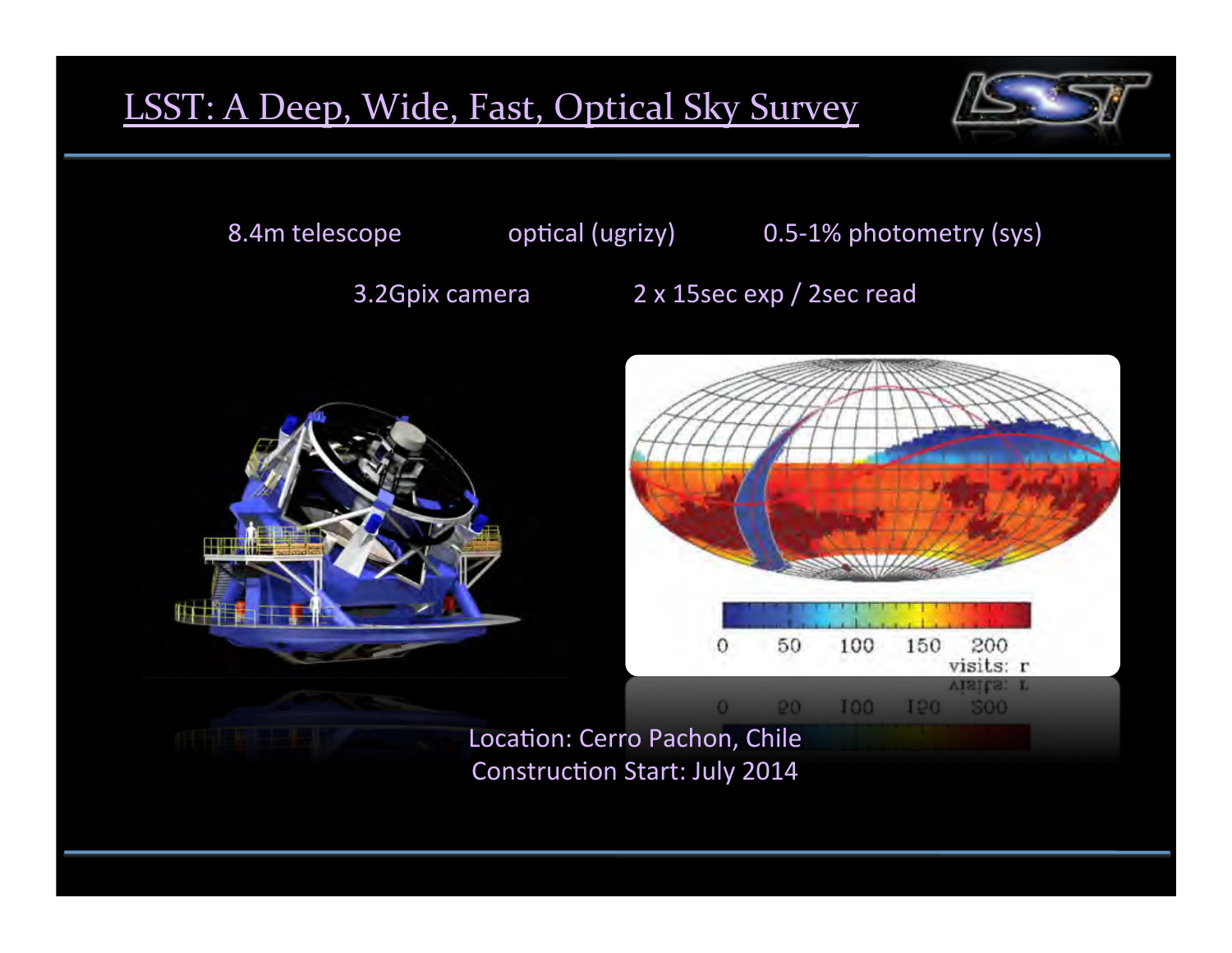# Integrated Schedule key milestones



 $\mathcal{S}_\mathcal{S}$  and  $\mathcal{S}_\mathcal{S}$  ,  $\mathcal{S}_\mathcal{S}$  ,  $\mathcal{S}_\mathcal{S}$  ,  $\mathcal{S}_\mathcal{S}$  ,  $\mathcal{S}_\mathcal{S}$  ,  $\mathcal{S}_\mathcal{S}$  ,  $\mathcal{S}_\mathcal{S}$  ,  $\mathcal{S}_\mathcal{S}$  ,  $\mathcal{S}_\mathcal{S}$  ,  $\mathcal{S}_\mathcal{S}$  ,  $\mathcal{S}_\mathcal{S}$  ,  $\mathcal{S}_\mathcal{S}$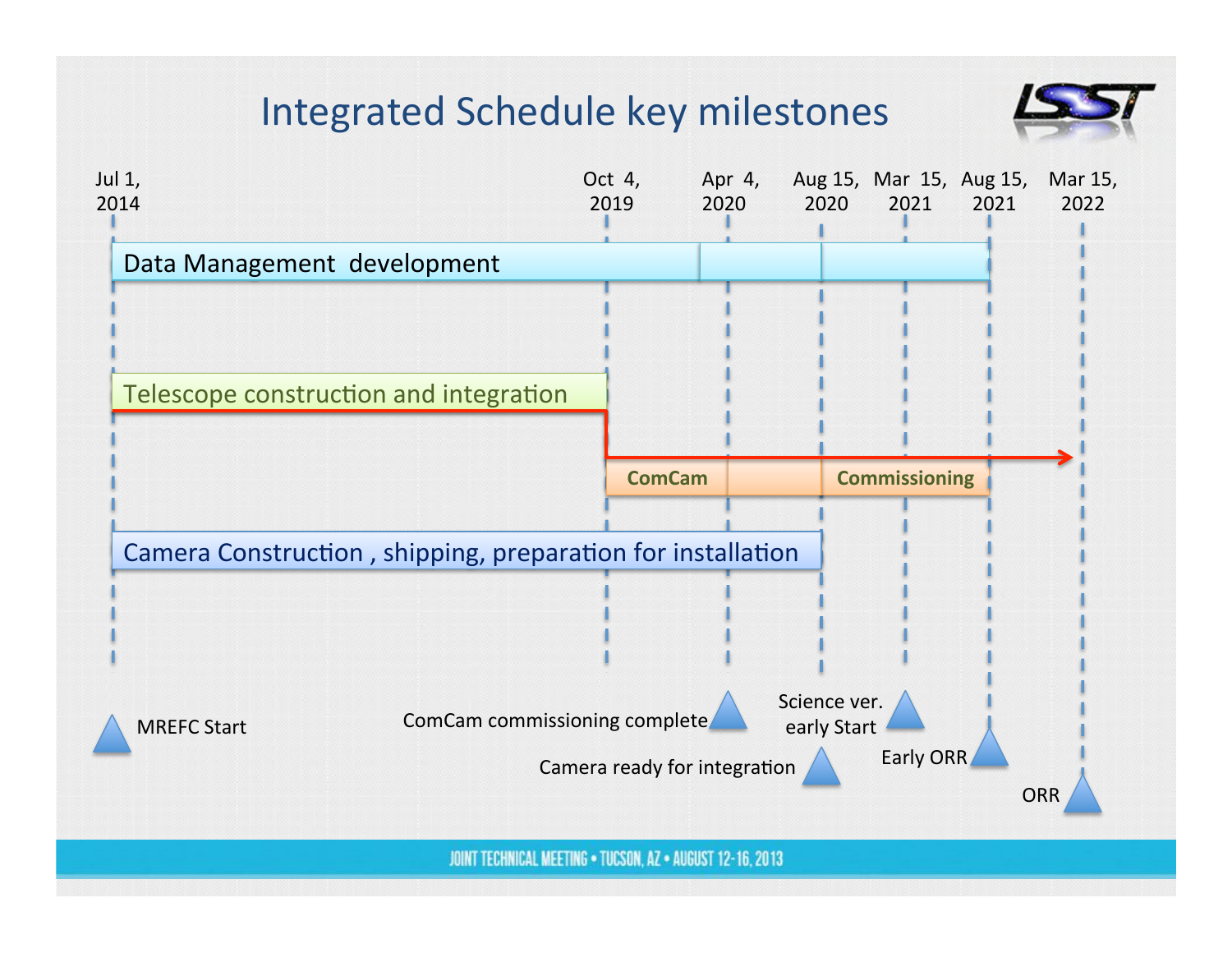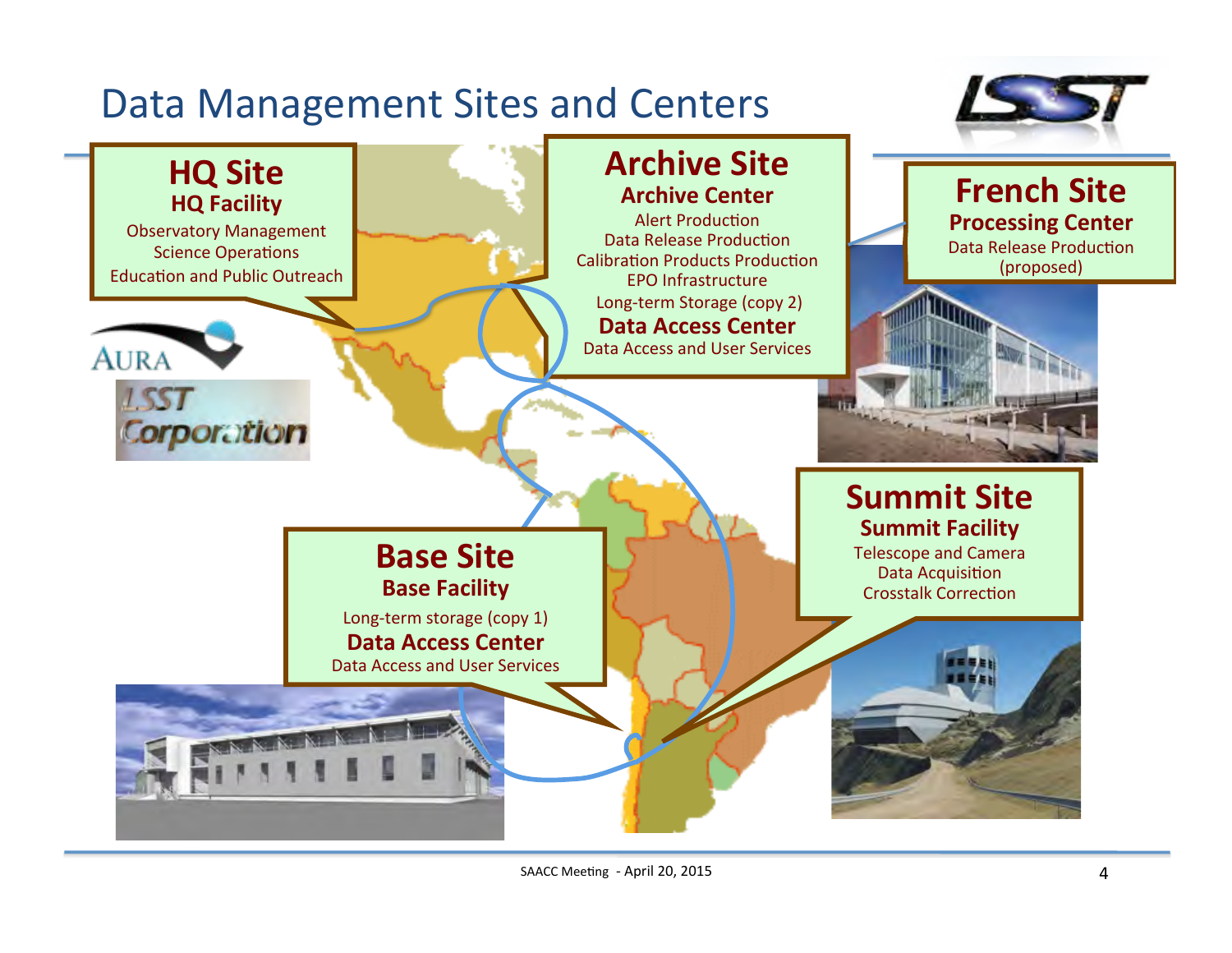# Nightly International Data Flows



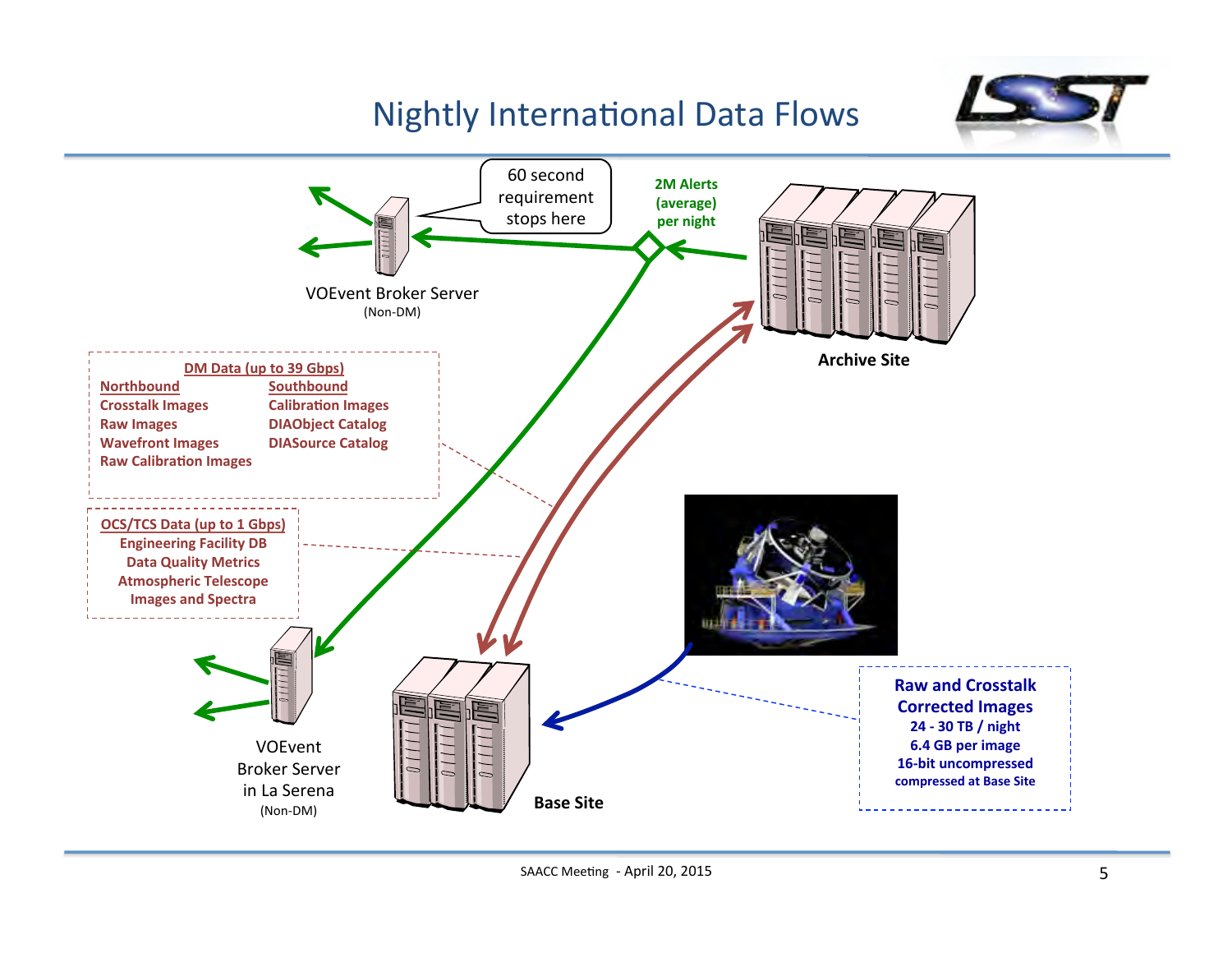### Non-Nightly International Data Flows



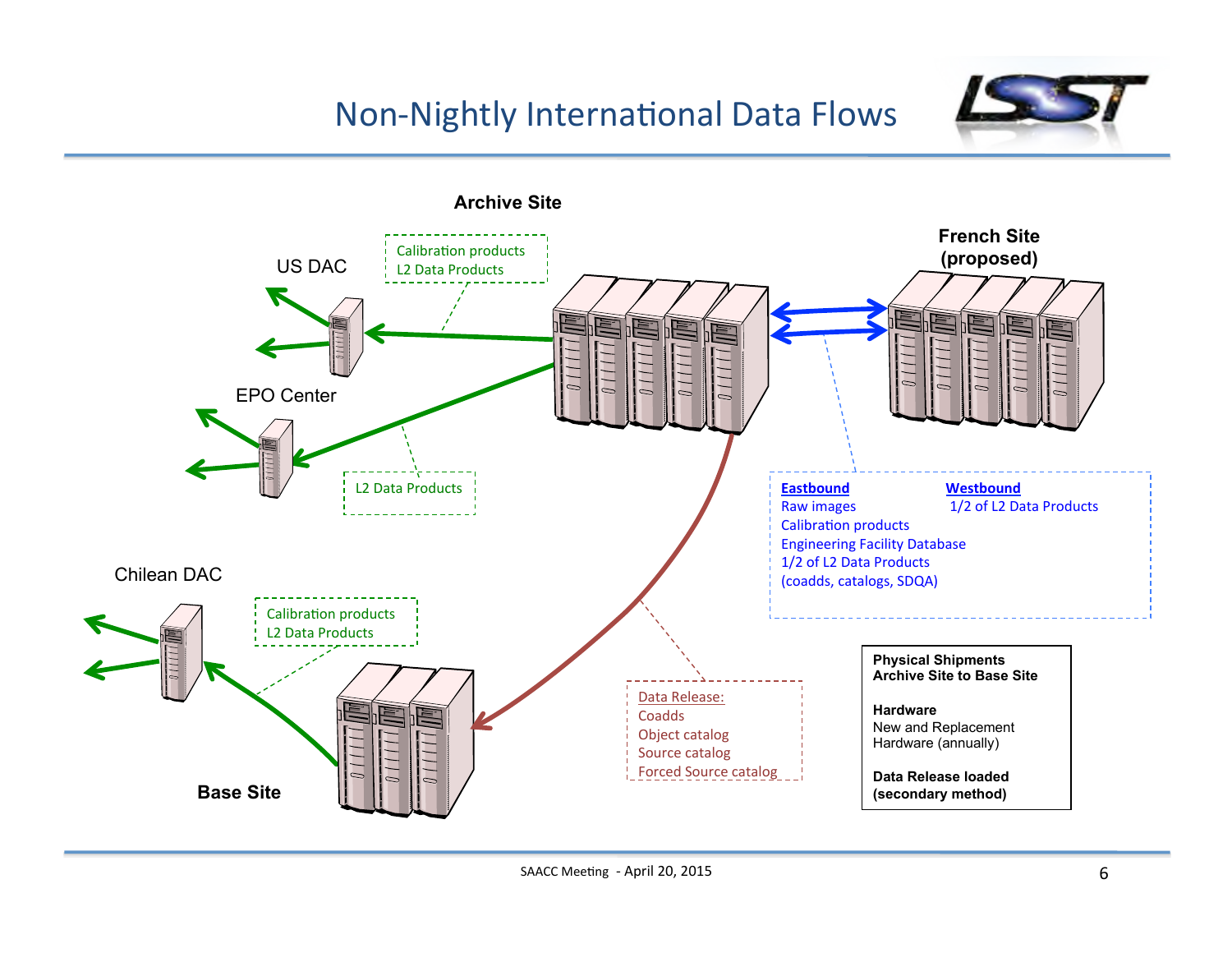

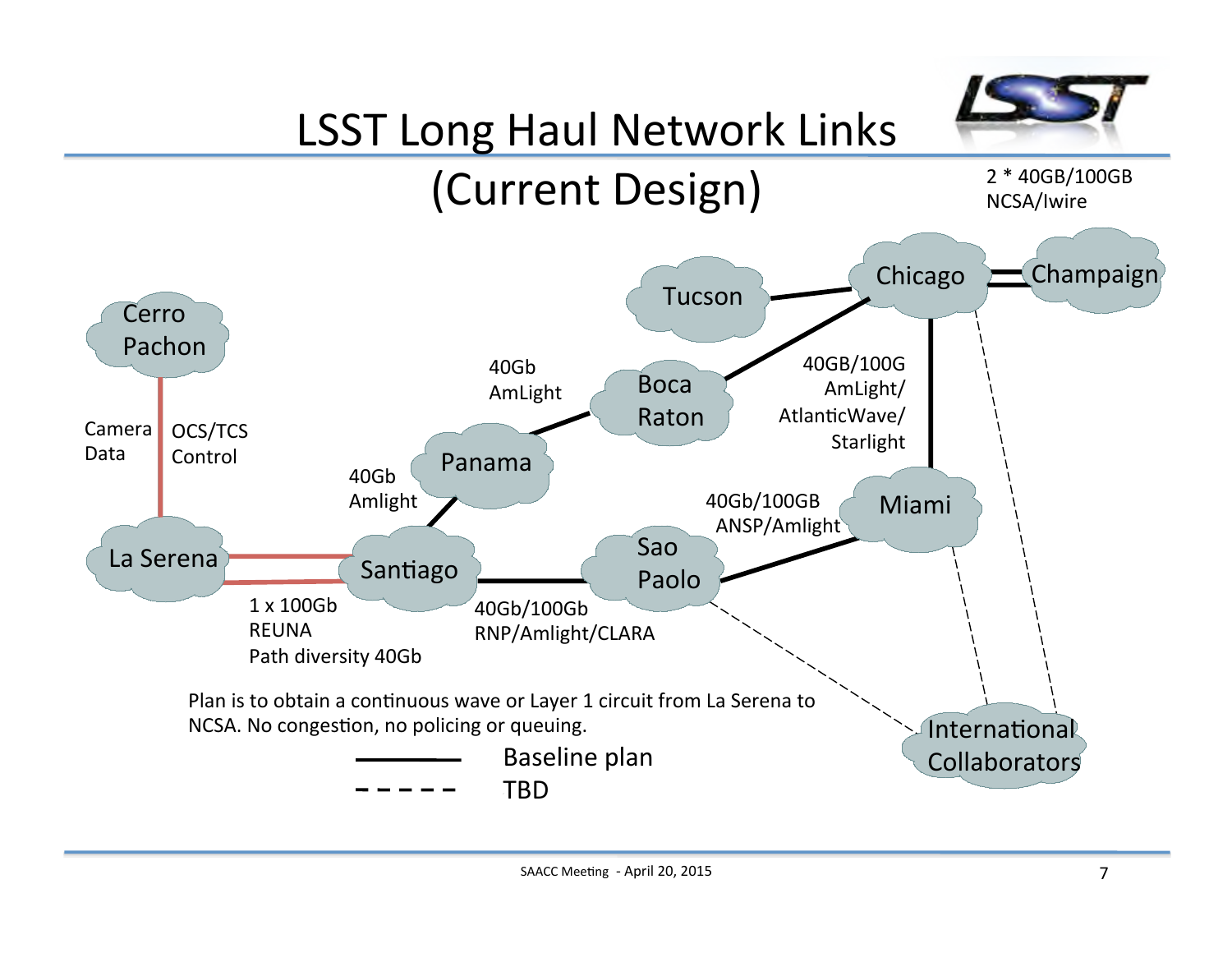BASELINE ALLOCATION OF BANDWIDTH



### SUMMIT TO BASE ALLOCATED BANDWIDTH

| Crosstalk corrected images within 1 seconds | 100Gb |
|---------------------------------------------|-------|
| TCS/OCS command and control                 | 100Gb |

### **BETWEEN BASE AND ARCHIVE**

| Crosstalk in 5 seconds | 40Gb |
|------------------------|------|
| Raw data 24 hours      |      |

Data Releases once a year **Access 20Gb** Opera(onal traffic 10Gb 

CHILEAN OPORTUNISTIC TRAFFIC **And CHILEAN** As available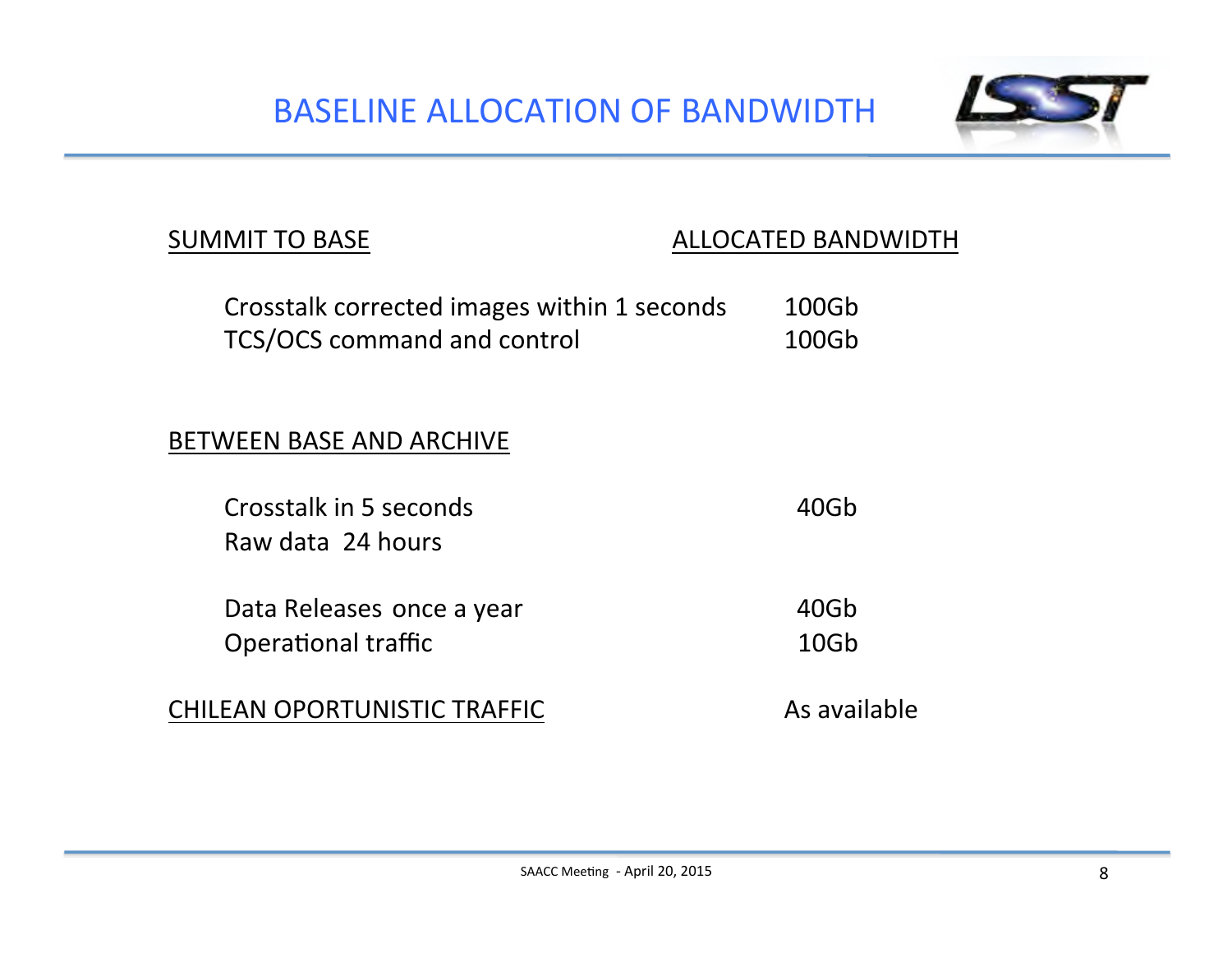

- − Segment 1: "Mountain-Base" (Managed by REUNA/AURA)
	- $-$  From Cerro Pachon to La Serena computing facility, 2  $\times$  100 Gbs (plus 100Gbps AURA shared)
	- Actually broken down into two sub-segments:
		- Summit-Gatehouse (on AURA property) = 30km
		- Gatehouse-La Serena (on public line) = 55km
- − Segment 2: La Serena-Santiago (Managed by REUNA)
	- $-$  From La Serena computing facility to (TBD) connection point in Santiago with international links
	- with diverse path
	- $-$  200Gbs best case, 100Gbs likely, 40Gbs worst case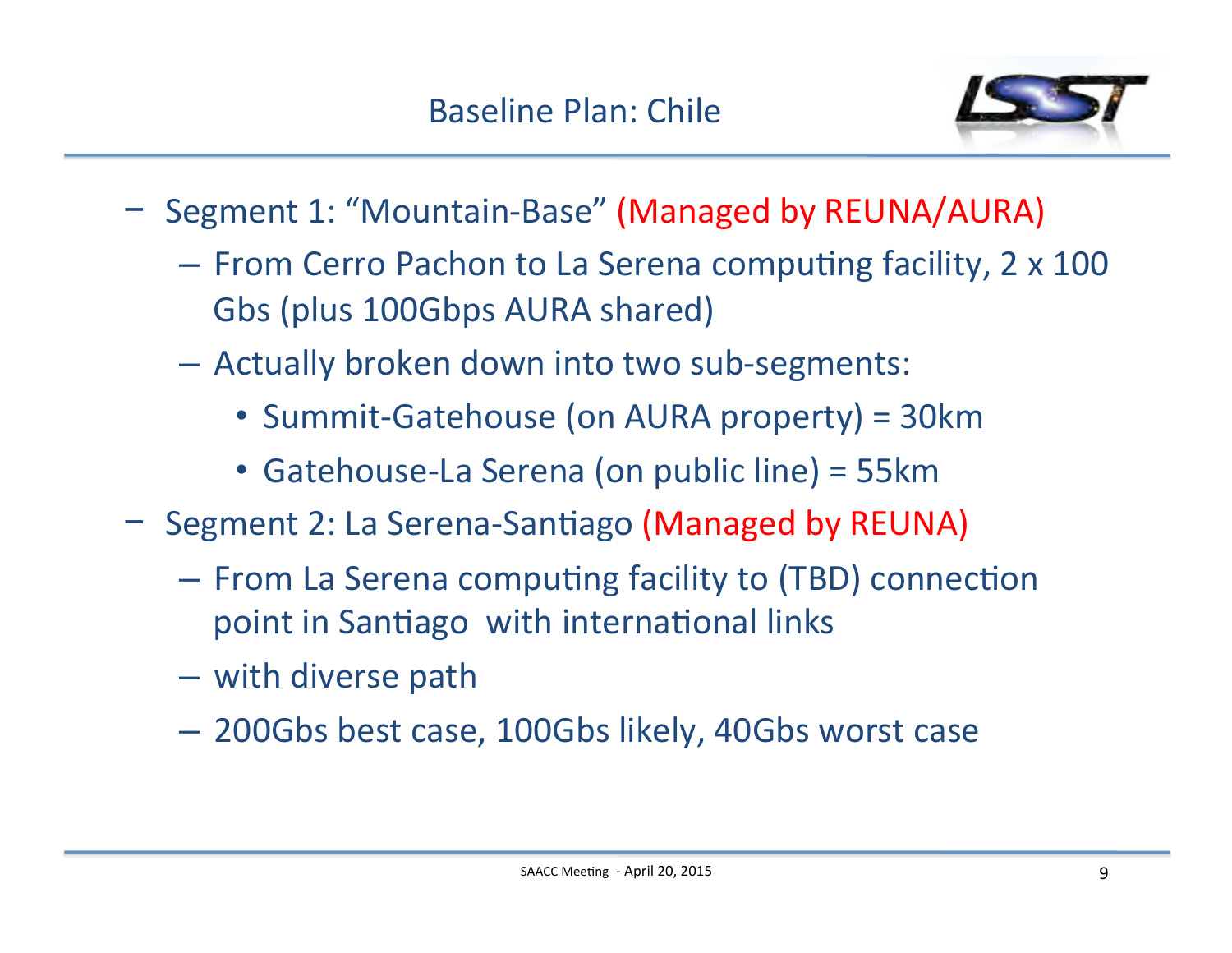

- − Segments 3 : International links
	- Provided by Amlight/RNP/CLARA
	- Santiago Sao Paolo Miami east coast
		- Baseline: 40Gbps
		- Current goal: 100 Gbps link
	- $-$  Santiago Panama Boca Raton west coast
		- Baseline: 40Gbps
		- Current goal: 40 Gbps link baseline
- − Segment 4: US links
	- Utilizing Internet-2 and ESnet
	- $-$  at 100Gbps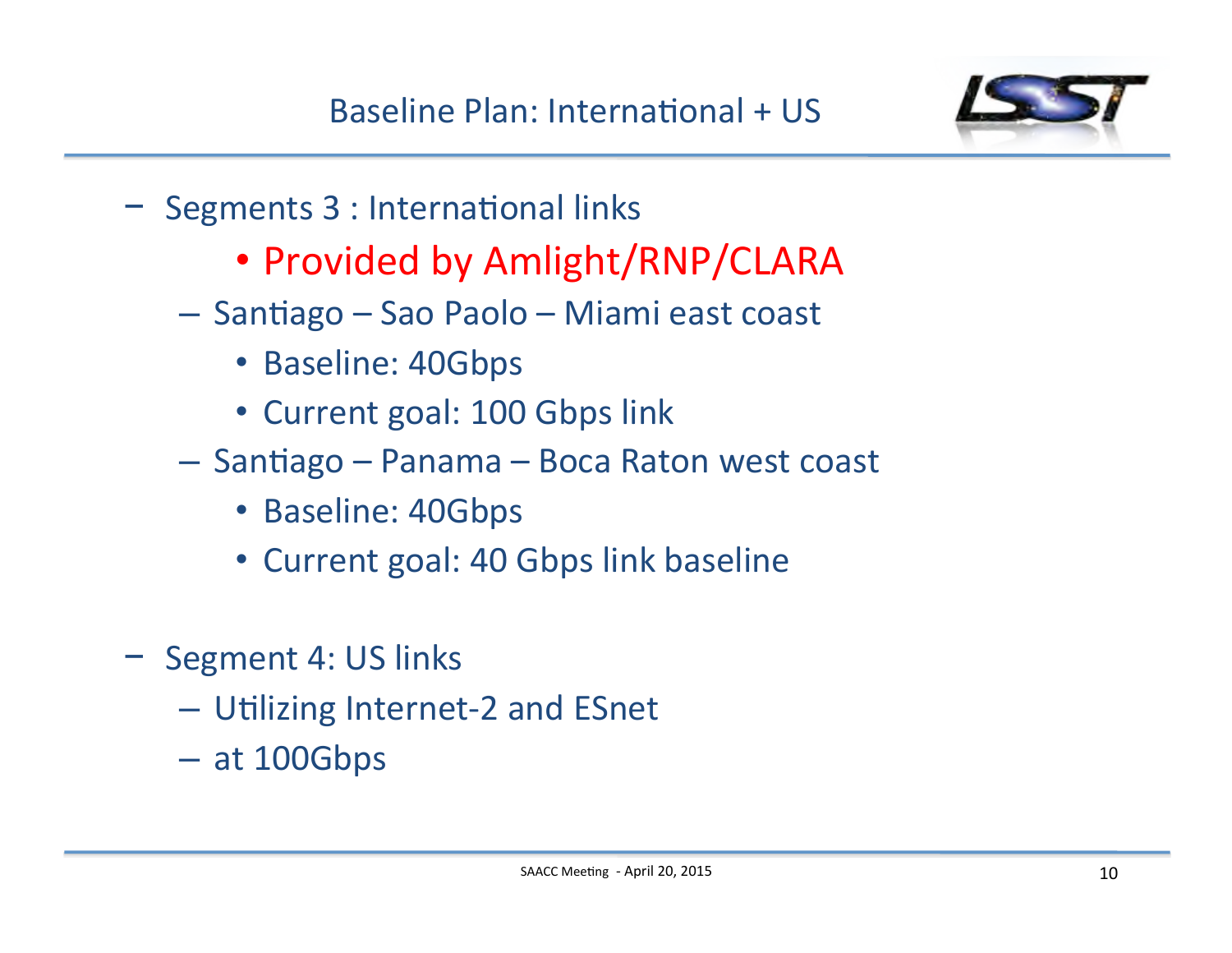

## Proposed Bandwidth timeline: LDM-142

|                                                                                                                                                                                                                                                                                                                                                                                                                                                                                                         | <b>R&amp;D</b><br><b>Construction</b> |          |          |                   |           |           | <b>Commissioning</b> |                   |                   | <b>Queration</b> |
|---------------------------------------------------------------------------------------------------------------------------------------------------------------------------------------------------------------------------------------------------------------------------------------------------------------------------------------------------------------------------------------------------------------------------------------------------------------------------------------------------------|---------------------------------------|----------|----------|-------------------|-----------|-----------|----------------------|-------------------|-------------------|------------------|
| <b>FISCAL YEAR</b>                                                                                                                                                                                                                                                                                                                                                                                                                                                                                      | 2013                                  | 2014     | 2015     | 2016              | 2017      | 2018      | 2019                 | 2020              | 2021              |                  |
| <b>Mountain - Base</b>                                                                                                                                                                                                                                                                                                                                                                                                                                                                                  |                                       | $\bf{0}$ |          | <b>0 AURA 100</b> | 200       | 200       | 20(                  |                   |                   |                  |
|                                                                                                                                                                                                                                                                                                                                                                                                                                                                                                         |                                       |          |          |                   |           |           |                      | 200 best case [1] | 200 best case [1] |                  |
|                                                                                                                                                                                                                                                                                                                                                                                                                                                                                                         |                                       |          |          |                   |           |           |                      | 100 likely case   | 100 likely case   |                  |
| <b>Base - Santiago</b>                                                                                                                                                                                                                                                                                                                                                                                                                                                                                  |                                       |          |          |                   | $4 + 100$ | $4 - 100$ | $40 + 100$           | 40 worst case     | 40 worst case     |                  |
|                                                                                                                                                                                                                                                                                                                                                                                                                                                                                                         |                                       |          |          |                   |           |           |                      | 100 best case [1] | 100 best case [1] |                  |
|                                                                                                                                                                                                                                                                                                                                                                                                                                                                                                         |                                       |          |          |                   |           |           |                      | 40 likely case    | 40 likely case    |                  |
| Santiago - Miami                                                                                                                                                                                                                                                                                                                                                                                                                                                                                        |                                       |          |          | 10                | 100       | 100       | 100                  | 10 worst case     | 10 worst case     |                  |
|                                                                                                                                                                                                                                                                                                                                                                                                                                                                                                         |                                       |          |          |                   |           |           |                      | 100 best case [1] | 100 best case [1] | 00 hes           |
|                                                                                                                                                                                                                                                                                                                                                                                                                                                                                                         |                                       |          |          |                   |           |           |                      | 40 likely case    | 40 likely case    |                  |
| Miami - Chicago                                                                                                                                                                                                                                                                                                                                                                                                                                                                                         |                                       |          |          | 10                | 10        | 10        | 10                   | 10 worst case     | 10 worst case     |                  |
|                                                                                                                                                                                                                                                                                                                                                                                                                                                                                                         |                                       |          |          |                   |           |           |                      | 100 best case [1] | 100 best case [1] | $00$ thus        |
|                                                                                                                                                                                                                                                                                                                                                                                                                                                                                                         |                                       |          |          |                   |           |           |                      | 40 likely case    | 40 likely case    | 40H              |
| Chicago - Archive                                                                                                                                                                                                                                                                                                                                                                                                                                                                                       |                                       |          |          | 1.5               |           | 100       | 100                  | 10 worst case     | 10 worst case     | $-1.0 - 10$      |
|                                                                                                                                                                                                                                                                                                                                                                                                                                                                                                         |                                       |          |          |                   |           |           |                      | 100 best case [1] | 100 best case [1] | <b>JAR heet</b>  |
|                                                                                                                                                                                                                                                                                                                                                                                                                                                                                                         |                                       |          |          |                   |           |           |                      | 20 likely case    | 20 likely case    | 201              |
| Santiago - Boca Raton                                                                                                                                                                                                                                                                                                                                                                                                                                                                                   |                                       |          |          |                   | 40        | 40        | 40                   | 10 worst case     | 10 worst case     | 10-W             |
|                                                                                                                                                                                                                                                                                                                                                                                                                                                                                                         |                                       |          |          |                   |           |           |                      | 100 best case [1] | 100 best case [1] | 100 bes          |
|                                                                                                                                                                                                                                                                                                                                                                                                                                                                                                         |                                       |          |          |                   |           |           |                      | 20 likely case    | 20 likely case    |                  |
| <b>Boca Raton- Chicago</b>                                                                                                                                                                                                                                                                                                                                                                                                                                                                              | Đ                                     | n        | $\Omega$ | $\Omega$          | 0         | o         | $\Omega$             | 10 worst case     | 10 worst case     | 10 m             |
|                                                                                                                                                                                                                                                                                                                                                                                                                                                                                                         |                                       |          |          |                   |           |           |                      | 100 best case [2] | 100 best case [2] | LUO hes          |
|                                                                                                                                                                                                                                                                                                                                                                                                                                                                                                         |                                       |          |          |                   |           |           |                      | 20 likely case    | 20 likely case    |                  |
| Chicago - Lyon                                                                                                                                                                                                                                                                                                                                                                                                                                                                                          | O                                     | 10       | 10       | 10                | 10        | 10        | 10                   | 10 worst case     | 10 worst case     |                  |
|                                                                                                                                                                                                                                                                                                                                                                                                                                                                                                         |                                       |          |          |                   |           |           |                      | 100 best case [1] | 100 best case [1] | <b>HIO DP</b>    |
|                                                                                                                                                                                                                                                                                                                                                                                                                                                                                                         |                                       |          |          |                   |           |           |                      | 20 likely case    | 20 likely case    |                  |
| Chicago - Tucson                                                                                                                                                                                                                                                                                                                                                                                                                                                                                        |                                       |          | D        | $\Omega$          | 0         |           |                      | 10 worst case     | 10 worst case     |                  |
| <b>NOTES:</b><br>All bandwidths are in gigabits/second (Gb/s)<br>Bandwidths are guaranteed minimum available<br>All allow burst up to unused capacity<br>[1] best/likely cases presumes continued IRNC, international REN investments, and industrial partnerships through AMPATH/AMLIGHT<br>likely case presumes only continued IRNC investment, worst case assumes only LSST support.<br>[2] This is proposed. IN2P3 provides this and will match the other links in capacity to the degree possible. |                                       |          |          |                   |           |           |                      |                   |                   |                  |
| [2] This is proposed. IN2P3 provides this and will match the other links in capacity to the degree possible.                                                                                                                                                                                                                                                                                                                                                                                            |                                       |          |          |                   |           |           |                      |                   |                   |                  |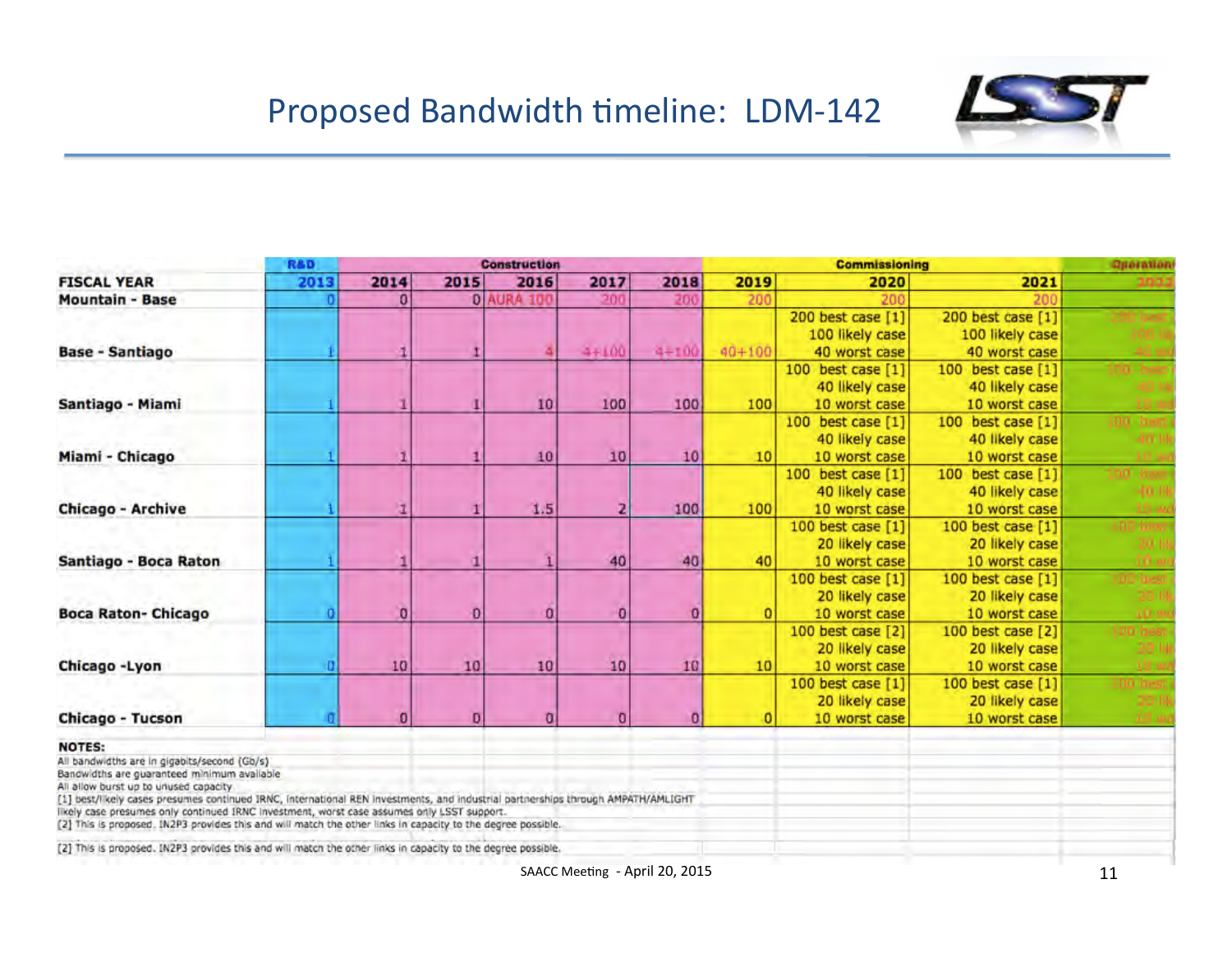# **LSST MREFC Funding Status**



- − NSF signed Cooperative Agreement for LSST to proceed with Construction, effective July 1, 2014!
- One Contract with REUNA signed, others pending; FIU/AmLight are under development
- Staff is ramping up across Data Management, tripling in size in  $FY15 -$ FY17



The long awaited news has arrived  $-$ LSST has received its federal construction start! On Friday afternoon, August 1, the NSF authorized the LSST project for construction with  $$27.5M$  in FY14 and a budget plan that stays within a \$473M overall budget cap. AURA received NSF support to manage construction of LSST; the NSF press release describes LSST construction as "taking astronomy to the next level". This marks the official federal start of the LSST project.